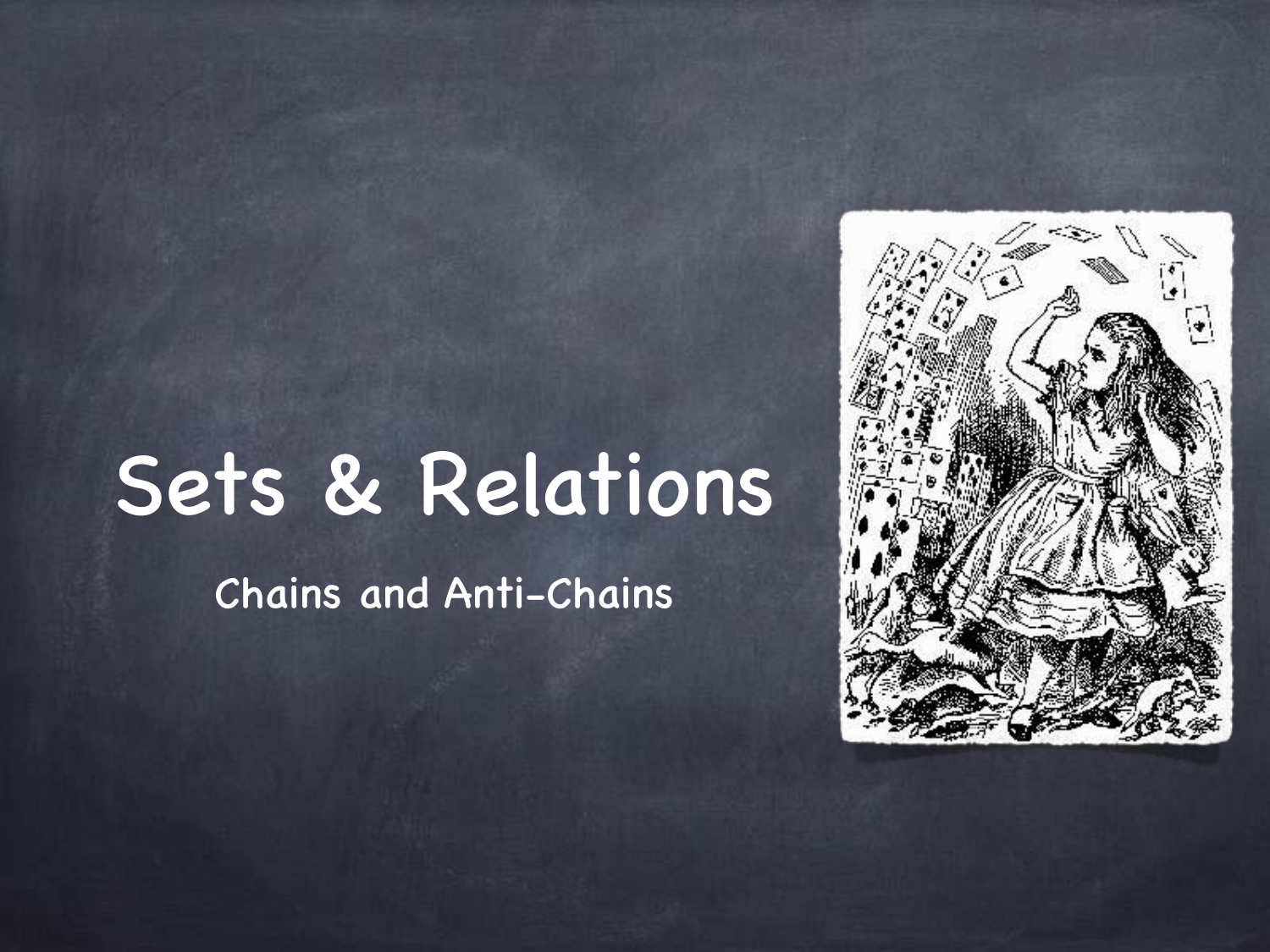#### Chains & Anti-Chains In a poset (S,≼)

- $C \subseteq S$  is said to be a chain:  $\Theta A \subseteq S$  is an anti-chain if ∀a,b ∈ C, either a≼b or b≼a
- 

Subset of a chain is a chain. Similarly for anti-chains.

A singleton set is both a chain and an anti-chain

For any chain C and antichain A, |C∩A| ≤ 1 (Why?)

i.e., (C,≼) is a total order (A,≼) is same as (A,=) if ∀a,b∈A, neither a≼b nor b≼a, unless a=b

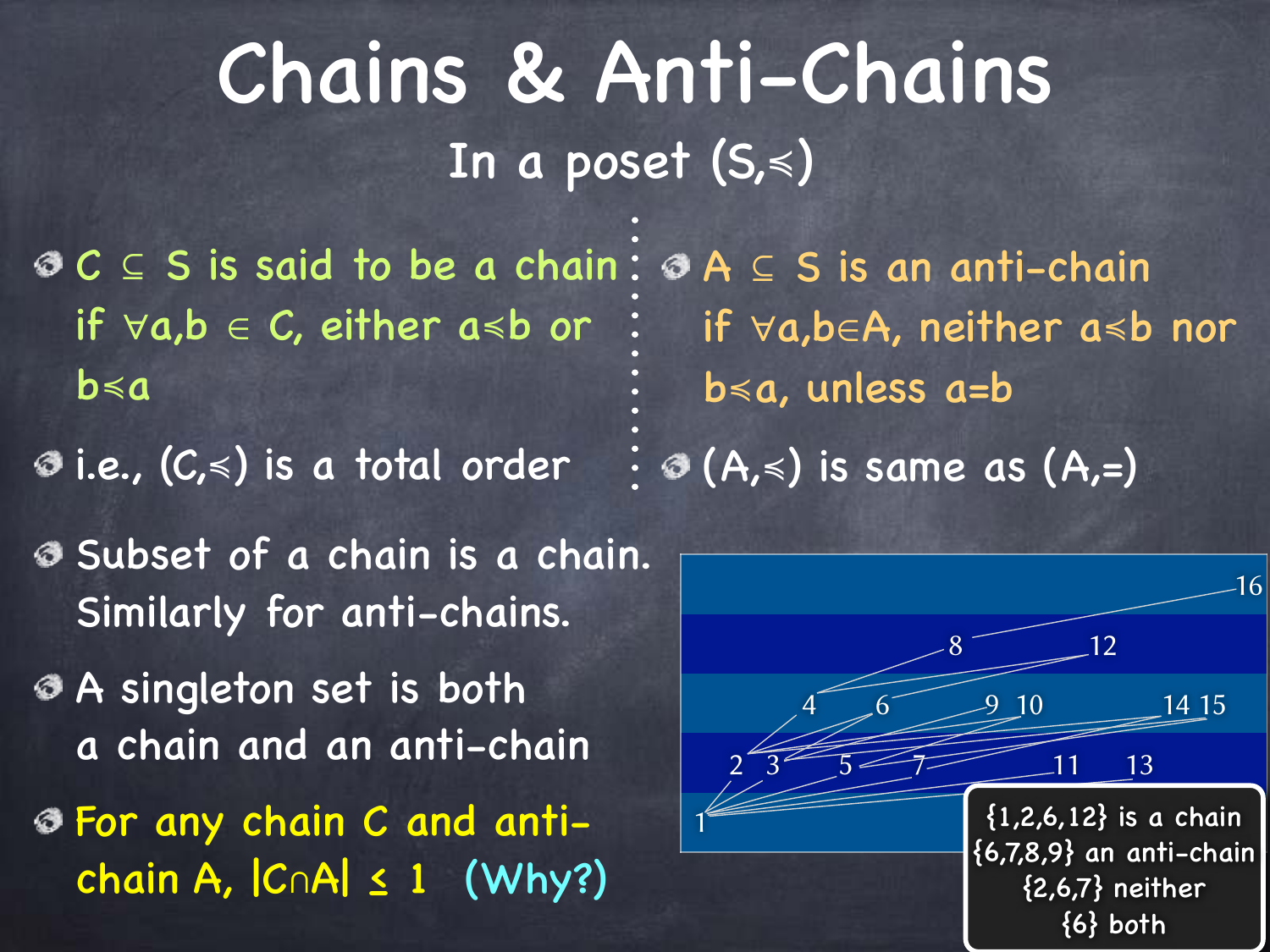## Height in a Poset

In a poset (S,≼), for any a∈S, we define height(a) = max size of a chain with a as the maximum Note: every a has {a} as such a chain E.g., In (Z**<sup>+</sup>**, | ), height(1)=1, height(p)=2 for all primes p. For m=p $_1$ <sup>d1</sup>·...·p<sub>t</sub>dt (p<sub>i</sub> primes), height(m) = 1+ $\Sigma_{\mathsf{i}}$  d<sub>i</sub> Finite if S is finite

 $=$  max  $\{ |C| | \text{ chain } C \}$ Size of the largest chain in the poset Possibly ∞ (only if S infinite) Height of the poset (S,≼) = max { height(a) | a∈S}

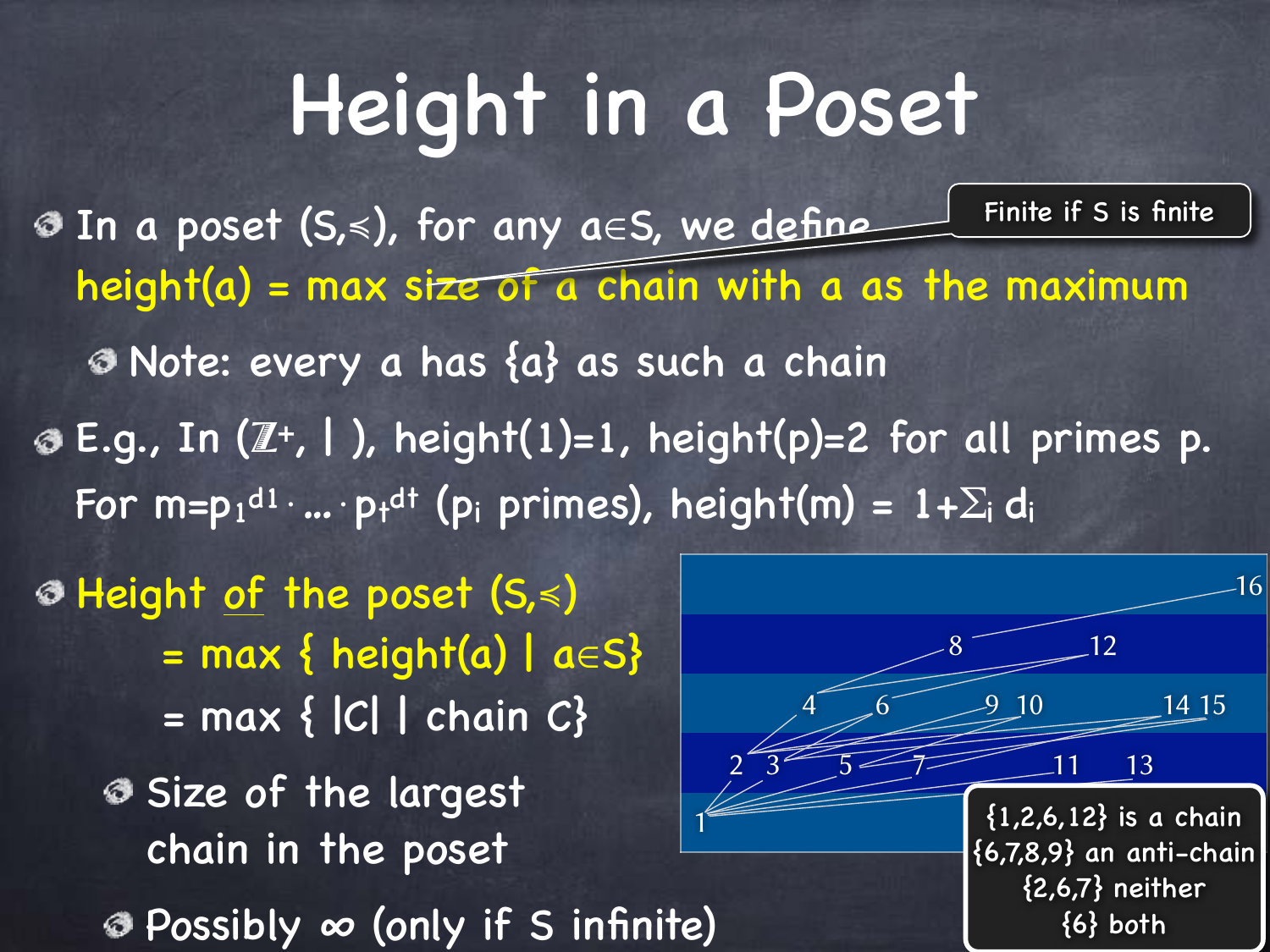Anti-Chains from Height Otherwise, ∃a≠b, a≼b with height(a) = height(b) = h. height(a) = h  $\Rightarrow$   $\exists$ chain C s.t. a=max(C) and  $|C|=h$  $\Rightarrow$  b∉C and C'=C∪{b} is a chain with b=max(C') How?  $\geq$   $\Rightarrow$  height(b)  $\geq$  h+1 !  $\odot$  Let A<sub>h</sub> = { a | height(a)=h }  $\circ$  For every finite h,  $A_h$  is an anti-chain (possibly empty) 16  $8$  12

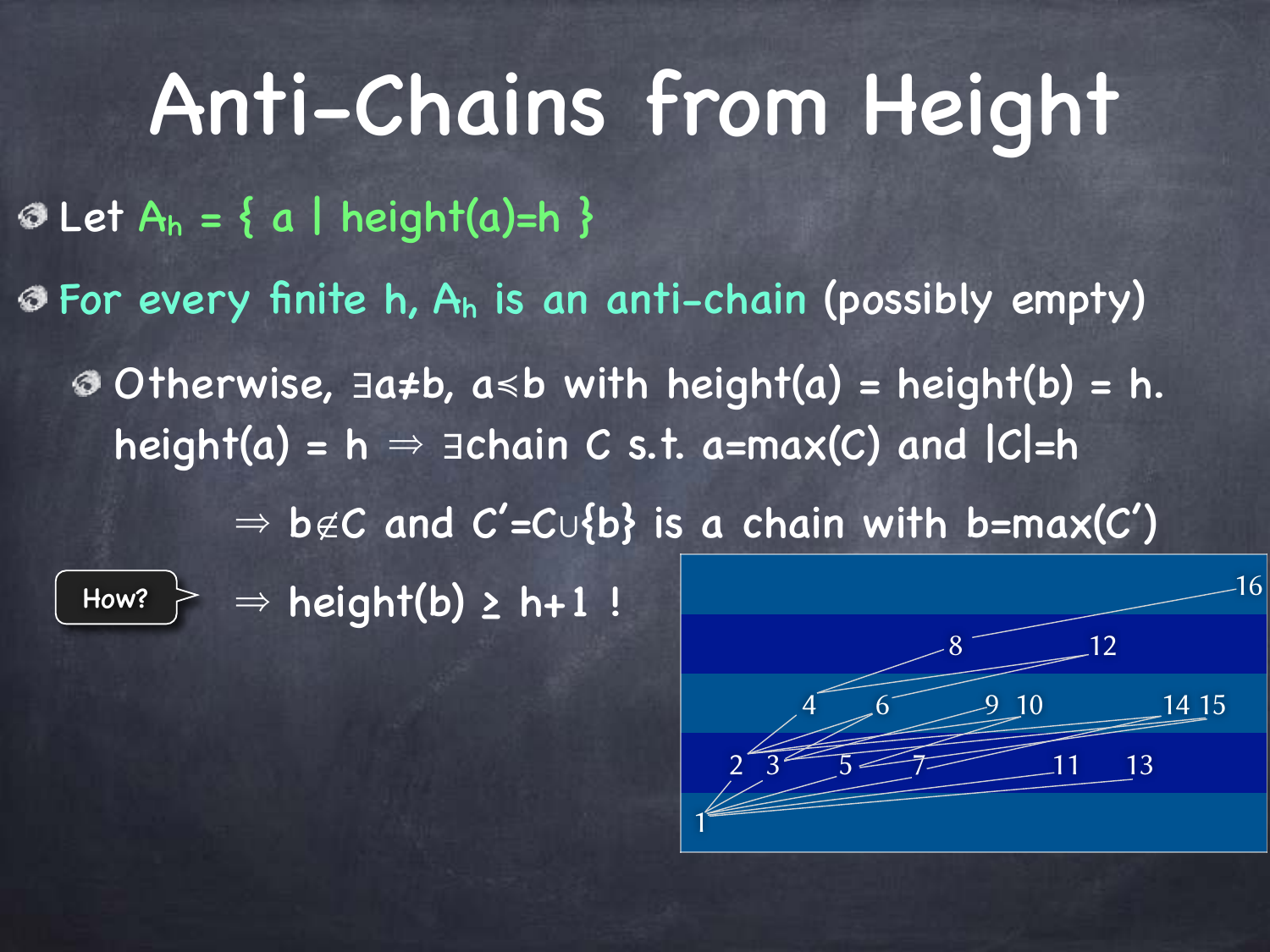### Anti-Chains from Height

 $\odot$  Let A<sub>h</sub> = { a | height(a)=h }

For every finite h, Ah is an anti-chain (possibly empty) In a finite poset, since every element has a finite height, every element appears in some Ah: i.e., Ah's partition S  $\circ$  max { h | A<sub>h</sub>  $\neq \emptyset$  } = height of the poset = max c chain | C

Mirsky's Theorem: The least number of anti-chains needed to partition S is exactly the size of a largest chain



For chain C⊆S, need ≥ |C| anti-chains to cover C, as |C∩A| ≤ 1 for anti-chain A